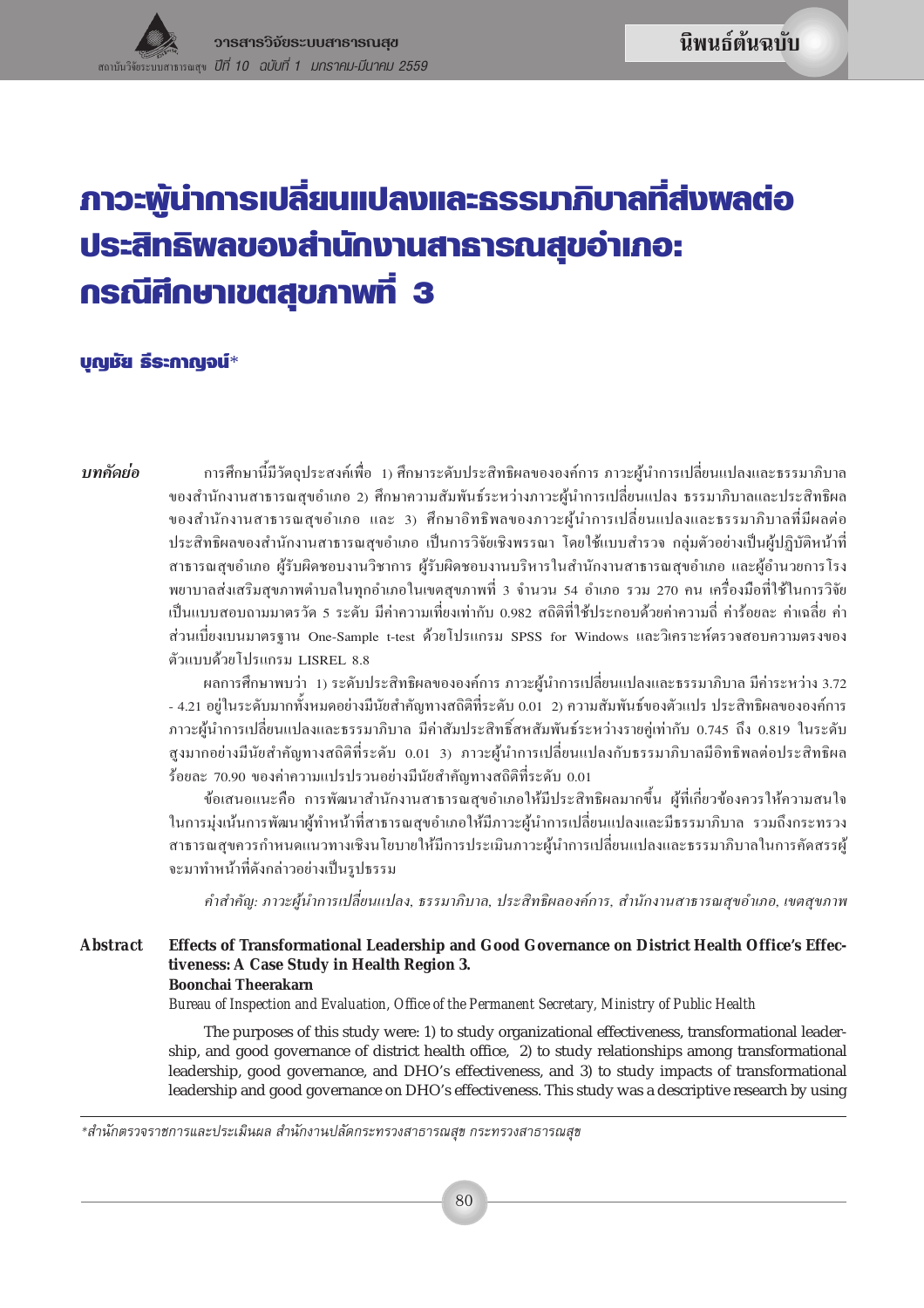surveys. The units of analysis were chief district health officers, administrative personnel, academic personnel, and directors of subdistrict health promoting hospitals from all 54 DHOs in Health Region 3 for a total of 270 samples. The research instrument was a 5-point rating scale questionnaire. The content reliability was 0.982. The analysis for frequency, average, standard deviation, and one-sample t-test was done on SPSS for Windows, and the analysis for validity was done on LISREL 8.8.

The results were: 1) The levels of organizational effectiveness, transformational leadership, and good governance were between 3.72 and 4.21 which were higher than 3.5 in 5-point rating scale ( $p < 0.01$ ). 2) Organizational effectiveness, transformational leadership, and good governance had high pairwise correlation coefficients between 0.745 and 0.819 ( $p < 0.01$ ). 3) Transformational leadership and good governance together influenced the effectiveness by 70.90 percent of variance  $(p < 0.01)$ .

Suggestions from this research: To improve DHO's effectiveness, one should emphasize on the leadership development for CDHOs so that they have transformational leadership and good governance. Moreover, Ministry of Public Health should develop a policy guidance for assessing transformational leadership and good governance in a selection process for the position.

transformational leadership, good governance, organizational effectiveness, District Health **Keywords:** Office, Health Region

## ภูมิหลังและเหตุผล

ด<br>คิด กฤติเศรษฐกิจในปี พ.ศ. 2540 ส่งผลกระทบต่อทุกภาค<br>คิดส่วนของสังคมไทย สาเหตุสำคัญส่วนหนึ่งเกิดจากการ บริหารจัดการมีความบกพร่องและขาดประสิทธิภาพ รวมถึง การทุจริตและขาดจริยธรรมของบุคลากร ประกอบกับ สถานการณ์ด้านการเมือง เศรษฐกิจ สังคม และการบริหาร งานของราชการมีการเปลี่ยนแปลงอย่างมากและรวดเร็ว แต่ โครงสร้างการบริหารจัดการภาครัฐยังขาดความยืดหยุ่น ข้าราชการยังไม่สามารถปรับเปลี่ยนกระบวนทัศน์ วัฒนธรรม ้ค่านิยม และวิธีการปฏิบัติงานให้สอดคล้องกับการ เปลี่ยนแปลงดังกล่าวได้<sup>(1)</sup> เปิดโอกาสให้เกิดการทุจริตและการ ประพฤติผิดจรรยาบรรณในการปภิบัติราชการ ส่งผลให้เกิด ้ความสูญเสียทั้งในแง่ภาพลักษณ์ งบประมาณหรือรายได้เป็น อะไวงมาก<sup>(2)</sup>

่<br>ภาวะผู้นำมีความสำคัญและจำเป็นเป็นอย่างยิ่งในการ เผชิญกับภาวะการเปลี่ยนแปลง ผู้นำเป็นผู้สร้างวิสัยทัศน์ของ ้องค์การ จัดวางและผลักดันบคลากรให้สามารถเอาชนะ ้อุปสรรคเพื่อไปสู่วิสัยทัศน์ขององค์การ เฮาส์ (House, 1996) $^{\left( 3\right) }$  และ แบสส์ (Bass, 1985)<sup>(4)</sup> ได้ให้ความหมายว่าผู้นำการ เปลี่ยนแปลงจะปฏิบัติตนเสมือนเป็นตัวแทนเพื่อการ เปลี่ยนแปลง ด้วยการกระตุ้นและปรับเปลี่ยนทัศนคติ ความ เชื่อและแรงจุงใจของผู้ตามด้วยการพัฒนาความสัมพันธ์เชิง ้อารมณ์กับผู้ตาม และทำให้ผู้ตามตระหนักและเชื่อในเป้า หมายที่สูงกว่าที่เคยคาดหวังไว้ และสูงกว่าผลประโยชน์ส่วนตน ผู้นำการเปลี่ยนแปลงมีอิทธิพลที่จะส่งผลให้กลุ่มบุคคลภายใน ้องค์การดำเนินการใดๆ เพื่อบรรลุเป้าหมายขององค์การ<sup>(5)</sup> ใน ิสภาวะแห่งการเปลี่ยนแปลง องค์การจำเป็นที่จะต้องมีผู้นำที่ สามารถเปลี่ยนแปลงสถานภาพเดิม มีวิสัยทัศน์ และสร้างแรง บันดาลใจให้กับสมาชิกภายในองค์การเพื่อให้เกิดความ ี่ต้องการที่จะบรรลวิสัยทัศน์ขององค์การ<sup>(6)</sup>

้สำหรับแนวคิดธรรมาภิบาล เป็นเรื่องของหลักการบริหาร ที่ม่งเน้นผลลัพธ์ด้านความเป็นธรรม ความสจริต ความมื ประสิทธิภาพและประสิทธิผล ธรรมาภิบาลเป็นองค์ประกอบที่ สำคัญของนโยบายเศรษฐกิจที่ดี ซึ่งมีความสัมพันธ์กับระดับ ้รายได้ที่สูงขึ้น<sup>(7)</sup> และเป็นรากฐานของการพัฒนาอย่างมีส่วน ร่วม ซึ่งจะนำไปส่การพัฒนาที่ยั่งยืน พึ่งตนเองได้และมีความ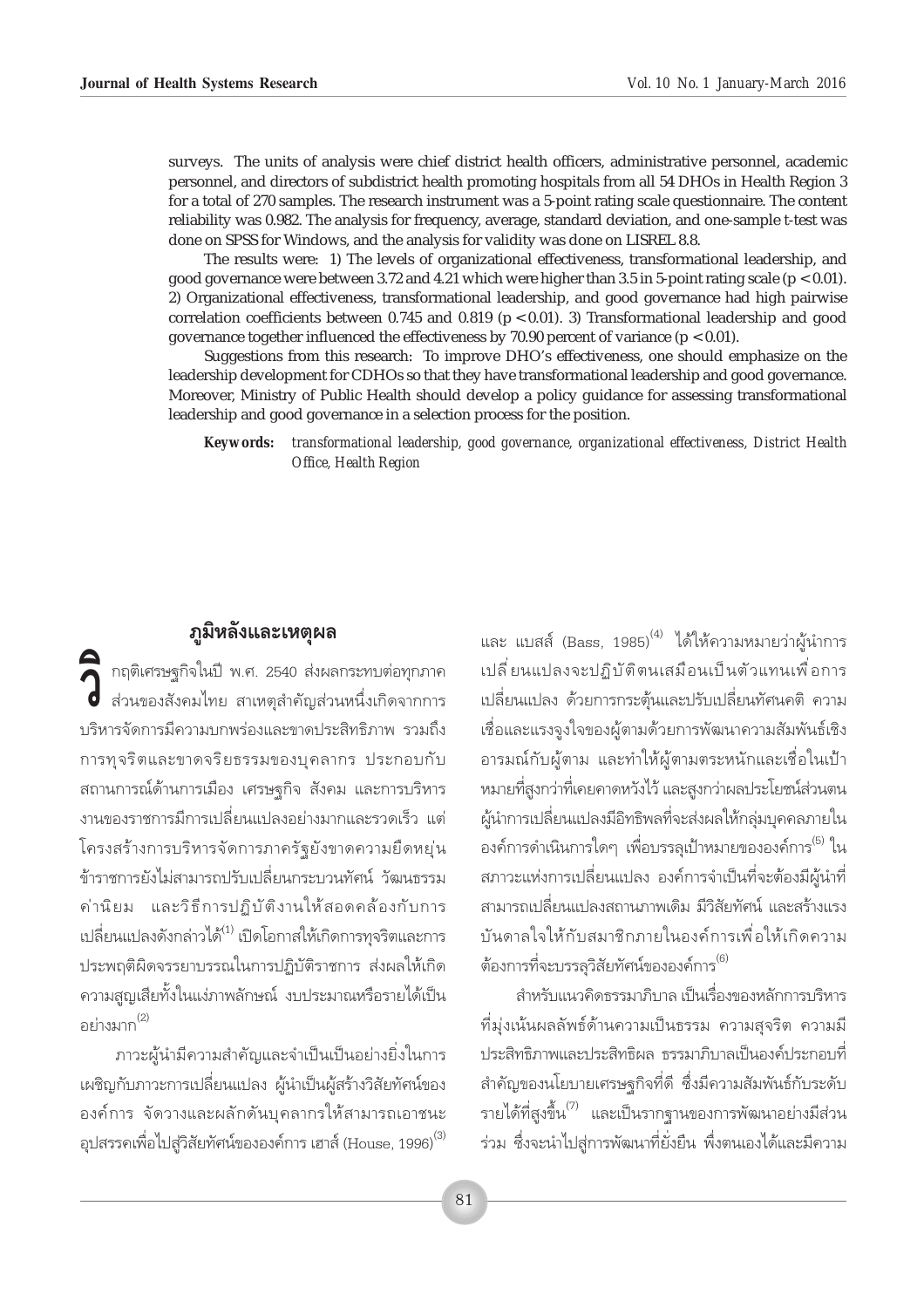ยุติธรรมทางสังคม<sup>(8)</sup> ประเทศไทยมีการบังคับใช้และปรับแก้ ึกฎหมายต่างๆ เพื่อก่อให้เกิดและเสริมสร้างธรรมาภิบาลใน การบริหารจัดการภาครัฐทุกภาคส่วนอย่างต่อเนื่อง<sup>(9)</sup> เพื่อให้เกิด ประโยชน์สุขต่อประชาชน เกิดผลสัมฤทธิ์ มีประสิทธิภาพและ ้เกิดความคุ้มค่าในภารกิจของรัฐ<sup>(10)</sup> สำนักงานคณะกรรมการ พัฒนาระบบราชการ (ก.พ.ร.) ได้กำหนดให้ส่วนราชการจัดทำ นโยบายและประกาศเจตนารมณ์ว่าจะดำเนินการด้วยการยึด หลักธรรมาภิบาลของการบริหารกิจการบ้านเมืองที่ดี $^{\left(1\right)}$ 

่ ภาวะผ้นำการเปลี่ยนแปลงและธรรมาภิบาล เป็นปัจจัย ้สำคัญที่ส่งเสริมให้เกิดประสิทธิผลขององค์การ การมีภาวะ ผู้นำการเปลี่ยนแปลงคือการที่ผู้นำมีวิสัยทัศน์ มีความคิดริเริ่ม สร้างสรรค์ มีความสามารถในการสื่อสารและประพฤติตนเป็น แบบอย่างที่ดี และเมื่อองค์การมีธรรมาภิบาลในการปภิบัติงาน ให้มีประสิทธิภาพ โดยมีกระบวนการการตรวจสอบ สามารถ ประเมินผลงานได้อย่างชัดเจน จะยิ่งทำให้เกิดประสิทธิผลมากยิ่ง  $\frac{2}{9}$ (11)

้สำนักงานสาธารณสุขอำเภอเป็นองค์การทางการแพทย์ และสาธารณสุขที่มีหน้าที่ในการดูแลสุขภาพของประชาชน เพื่อทำให้เกิดสุขภาวะทั้งด้านร่างกาย จิตใจ สังคมและจิต วิญญาณ ดำเนินภารกิจต่างๆ ที่เกี่ยวกับการบริการสุขภาพ แบบองค์รวม ทั้งการรักษาพยาบาล การส่งเสริมสขภาพ การ ้ควบคุมป้องกันโรค การฟื้นฟูสมรรถภาพและการคุ้มครองผู้ บริโภค<sup>(12)</sup> สาธารณสุขอำเภอในฐานะผู้นำองค์กรมุ่งเน้นการ กำกับงานให้ได้ประสิทธิผล แต่ในการดำเนินงานของ ้สำนักงานสาธารณสุขอำเภอนั้น พบว่ายังมีปัญหาอุปสรรคใน หลายด้าน เช่น ปัญหาด้านการบริหาร ด้านงบประมาณ ด้าน คุณภาพของการให้บริการ<sup>(13)</sup>

ดังนั้น ผู้วิจัยจึงทำการวิจัยเพื่อให้ได้ข้อมูลที่เป็นประโยชน์ สามารถนำผลการวิจัยไปเป็นข้อมูลเพื่อแก้ปัญหาการบริหารที่ ้มือยู่ รวมถึงการปรับปรุงการบริหารงานในปัจจุบัน และที่ สำคัญคือใช้สำหรับการกำหนดนโยบายการวางแผนพัฒนา สาธารณสุขอำเภอในอนาคต เพื่อให้การดำเนินงานด้าน สาธารณสุขประสบผลสำเร็จบรรลุเป้าหมายต่อไป

## วัตถประสงค์

1. เพื่อศึกษาระดับประสิทธิผลขององค์การ ภาวะผู้นำ การเปลี่ยนแปลง และธรรมาภิบาลของสำนักงานสาธารณสุข คำเภค

2. เพื่อศึกษาความสัมพันธ์ระหว่างภาวะผู้นำการ เปลี่ยนแปลง ธรรมาภิบาลและประสิทธิผลของสำนักงาน สาธารณสุขอำเภอ

3. เพื่อศึกษาอิทธิพลของภาวะผู้นำการเปลี่ยนแปลง และธรรมาภิบาลที่มีผลต่อประสิทธิผลของสำนักงาน สาธารณสขอำเภอ

## ทฤษฎีและแนวคิด

การวิจัยครั้งนี้ผู้วิจัยได้ศึกษาทฤษฎี และแนวคิดต่างๆ เพื่อ กำหนดตัวแปร ดังนี้

แนวคิดการวัดความมีประสิทธิผล มีฐานคติเบื้องต้นที่ว่า ประสิทธิผลมิใช่แนวคิดที่เกิดจากการสังเกตปรากฏการณ์แล้ว อุปนัยมาอยู่ในระดับนามธรรม แต่เป็นสิ่งที่ประกอบสร้างขึ้น มาตามค่านิยม<sup>(14)</sup> โดยในองค์ประกอบด้านประสิทธิผลของ องค์การ เริ่มจากการกำหนดตัวแปรทั้งหมด ที่คาดว่าจะเป็น ตัววัดประสิทธิผล จากนั้นจึงทำการศึกษาว่า ตัวแปรเหล่านั้นมี ความสัมพันธ์ที่เหมือนกันอย่างไร โดย ควินน์และโรหร์บอกห์ (Quinn & Rohrbaugh) ได้กำหนดแนวคิดเชิงบูรณาการที่ เข้มแข็งและได้รับการยอมรับ เรียกว่า ตัวแบบการแข่งขันของ ค่านิยม ประกอบด้วย 1) ตัวแบบกระบวนการภายใน (Internal Process Model) 2) ตัวแบบมนุษยสัมพันธ์ (Human Relations Model) 3) ตัวแบบระบบเปิด (Open System Model) และ 4) ตัวแบบเป้าหมายเชิงเหตุผล (Relation Goal  $\text{Model}^{(15)}$ 

แนวคิดด้านภาวะผู้นำการเปลี่ยนแปลงนั้น มีหลายแนวคิด เช่น ภาวะผู้นำเชิงคุณลักษณะมุ่งเน้นในการอธิบายว่าผู้นำที่ยิ่ง ใหญ่มีคุณสมบัติอย่างไร ภาวะผู้นำเชิงพฤติกรรมมุ่งเน้นการ ้ศึกษาพฤติกรรมแบบมุ่งคนและมุ่งงานของผู้นำ และภาวะผู้นำ ตามสถานการณ์มุ่งเน้นการอธิบายว่าควรใช้ผู้นำประเภทใดให้ สอดคล้องกับสถานการณ์ ซึ่งล้วนเป็นองค์ประกอบที่ทำนาย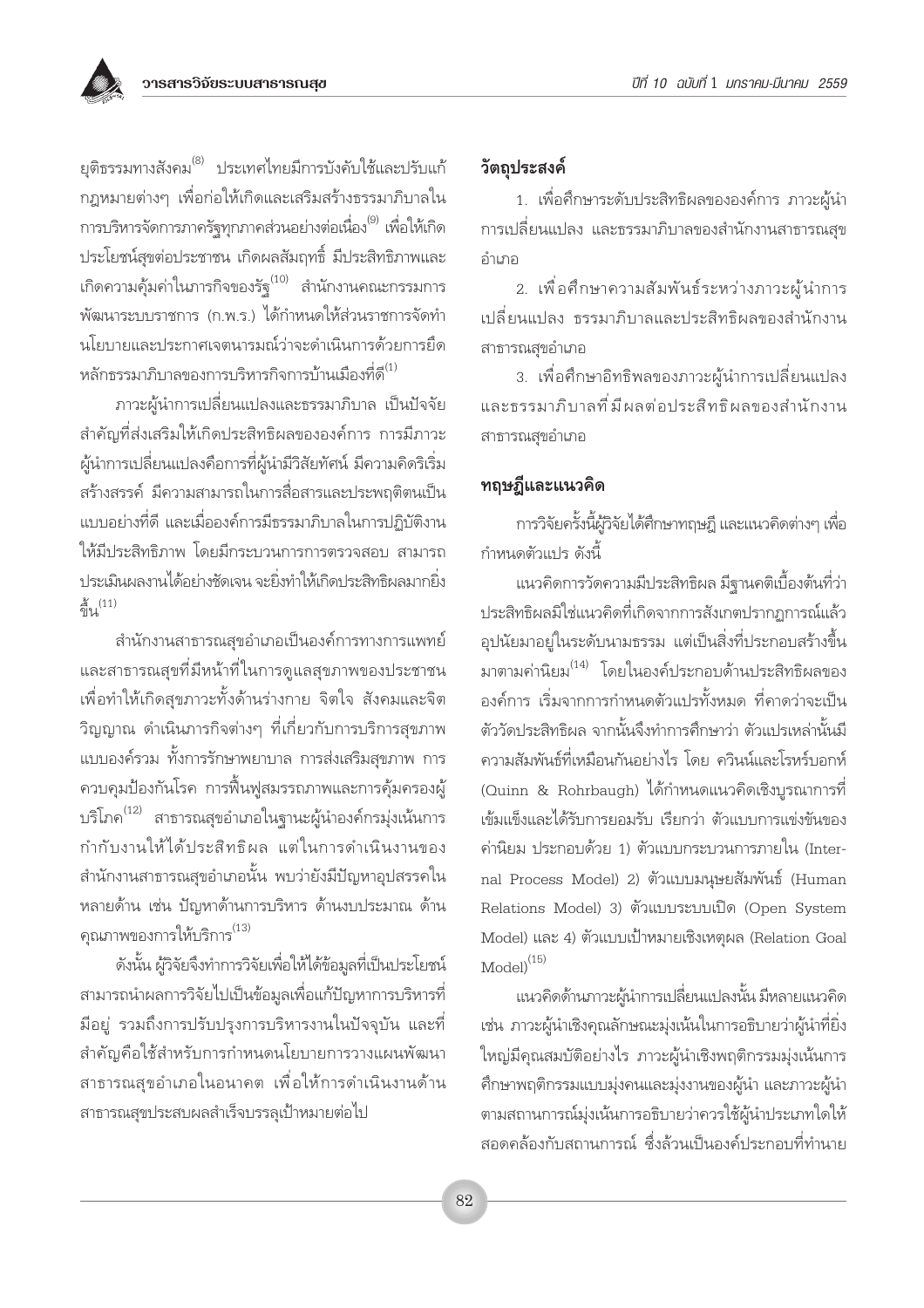ู ประสิทธิผลเชิงบวกทั้งสิ้น ผ้วิจัยได้นำแนวคิดของบาสส์และ อโวลิโอ (Bass & Avolio, 1997) $^{(16)}$  มาใช้ในการวิจัยซึ่ง ประกอบด้วย 1) ด้านบารมีเชิงคณลักษณะ (Attributed Charisma) 2) ด้านบารมีเชิงพฤติกรรม (Behavioral Charisma) 3) ด้านการจูงใจเพื่อสร้างแรงดลใจ (Inspirational Motivation) 4) ด้านการกระต้นทางปัญญา (Intellectual Stimulation) 5) ด้านการคำนึ่งถึงปัจเจกบคคล (Individualized Consideration)

้ส่วนแนวคิดด้านหลักธรรมาภิบาลนั้น ก.พ.ร. ม่งเน้นให้ ้ ความสำคัญในเรื่องนี้ต่อการพัฒนาระบบราชการไทยอย่าง ชัดเจนและต่อเนื่อง โดยในแผนยุทธศาสตร์การพัฒนาระบบ ้ราชการไทย (พ.ศ.2556-พ.ศ.2561)<sup>(17)</sup> ได้มีสาระในการผลักดัน

**°√Õ∫·π«§'¥"π°"√«'®—¬**

ำการสร้างระบบราชการไทย ให้เป็นกลไกของรัฐที่สำคัญต่อการ ู้ บริหารกิจการบ้านเมือง ด้วยการขับเคลื่อนนโยบายและ ยทธศาสตร์ของรัฐบาล เพื่อเพิ่มขีดสมรรถนะข้าราชการให้ สามารถเรียนรู้ ปรับตัวและตอบสนองต่อการเปลี่ยนแปลง ใน การอำนวยความสะดวกและการให้บริการประชาชนได้อย่าง ู้ทันการณ์ โดยยึดมั่นในหลักจริยธรรมและธรรมาภิบาล เพื่อ ให้เกิดความโปร่งใส นำมาซึ่งความเชื่อมั่นศรัทธา โดยการเปิด ์ โอกาสให้ประชาชนเข้ามามีส่วนร่วมและมีความรับผิดชอบต่อ —ß§¡ ‡π◊ÈÕÀ"ª√–°Õ∫¥â«¬ 1) À≈—°ª√– '∑∏'º≈ 2) À≈—° ประสิทธิภาพ 3) หลักการตอบสนอง 4) หลักภาระรับผิดชอบ 5) หลักความโปร่งใส 6) หลักการมีส่วนร่วม 7) หลักการ ำระจายอำนาจ 8) หลักนิติธรรม 9) หลักความเสมอภาค และ



 $j$ *ปที่ 1* กรอบแนวคิดการวิจัย

83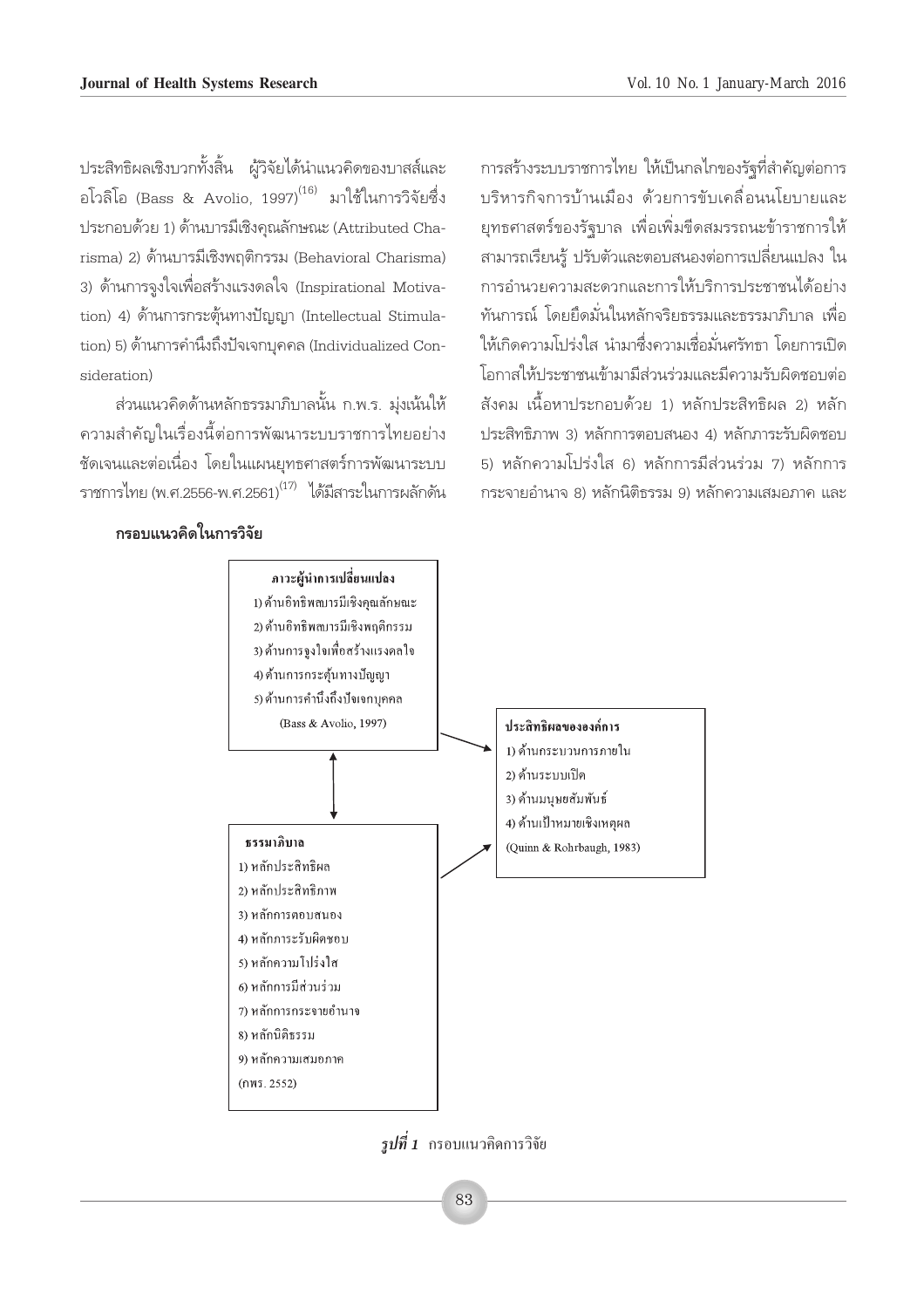10) หลักการมุ่งเน้นฉันทามติ (สำนักงานคณะกรรมการพัฒนา ระบบราชการ, 2552)<sup>(2)</sup> (แต่ในการวิจัยครั้งนี้ไม่ได้นำองค์ ประกอบหลักการมุ่งเน้นฉันทามติมาใช้ เนื่องจากในปัจจุบัน ้ยังไม่มีกฎหมายระบุแนวทางที่เป็นรูปธรรมอย่างชัดเจน)

## สมมติฐานของการวิจัย

ในการวิจัยครั้งนี้ มีสมมุติฐาน 2 ข้อ คือ

1. ภาวะผู้นำการเปลี่ยนแปลง ธรรมาภิบาลและ ประสิทธิผลของสำนักงานสาธารณสุขอำเภอมีความสัมพันธ์ กันอย่างมีนัยสำคัญทางสถิติ

่ 2. ภาวะผู้นำการเปลี่ยนแปลงและธรรมาภิบาลมี อิทธิพลต่อประสิทธิผลของสำนักงานสาธารณสขอำเภออย่างมี นัยสำคัญทางสถิติ

## ขอบเขตของการวิจัย

# 1. ขอบเขตของเนื้อหา

ตัวแปรที่ใช้ในการวิจัยประกอบด้วยตัวแปรอิสระ 2 ตัวแปร และตัวแปรตาม 1 ตัวแปร ดังนี้

1 ตัวแปรอิสระ ประกอบด้วยตัวแปรแฝงจำนวน 2 ตัวแปร คือ

1.1 แนวคิดภาวะผู้นำการเปลี่ยนแปลง 5 ด้าน คือ ด้านบารมีเชิงคุณลักษณะ ด้านบารมีเชิงพฤติกรรม ด้าน การจูงใจเพื่อสร้างแรงดลใจ ด้านการกระตุ้นทางปัญญา และ ด้านการคำนึงถึงปัจเจกบคคล

1.2 หลักธรรมาภิบาล 9 ด้าน คือ หลัก ประสิทธิผล หลักประสิทธิภาพ หลักการตอบสนอง หลักภาระ รับผิดชอบ หลักความโปร่งใส หลักการมีส่วนร่วม หลักการ กระจายอำนาจ หลักนิติธรรม และหลักความเสมอภาค

2. ตัวแปรตาม ประกอบด้วยตัวแปรแฝงจำนวน 1 ตัวแปร คือ ประสิทธิผลขององค์การ สามารถวัดได้จาก ตัวแปรสังเกตได้ 4 ด้านคือ ด้านกระบวนการภายใน ด้าน มนุษยสัมพันธ์ ด้านระบบเปิด และด้านเป้าหมายเชิงเหตุผล

#### 2. ขอบเขตด้านประชากร

ประชากรและกลุ่มตัวอย่างที่ใช้ในการศึกษาครั้งนี้ ได้แก่

้สำนักงานสาธารณสุขอำเภอทุกอำเภอในเขตสุขภาพที่ 3 ประกอบด้วยจังหวัดชัยนาท อุทัยธานี นครสวรรค์ พิจิตรและ กำแพงเพชร รวม 54 แห่ง โดยผู้ตอบแบบสอบถามคือผู้ ปฏิบัติหน้าที่สาธารณสุขอำเภอ ผู้รับผิดชอบงานวิชาการ ผู้รับ ผิดชอบงานบริหารในสำนักงานสาธารณสุขอำเภอและผู้อำนวย การโรงพยาบาลส่งเสริมสุขภาพตำบล รวม 270 คน

# ระเบียบวิธีศึกษา

ใช้แนวทางการวิจัยเชิงปริมาณ (Quantitative Research) โดยใช้แบบสำรวจซึ่งผู้วิจัยได้สร้างขึ้นจากการศึกษาทฤษฎี แล้วนำมากำหนดเป็นนิยามปฏิบัติการในแต่ละตัวแปร (Operational Definition) จนได้แบบสอบถามมาตรวัด 5 ระดับ จากนั้นนำไปให้ผู้ทรงคุณวุฒิตรวจสอบความตรง ดัชนีความ สอดคล้องระหว่าง 0.67 - 1.00 และมีค่าความเที่ยงเท่ากับ 0.982 เก็บรวบรวมข้อมูลช่วงระยะเวลาที่กำหนด (Cross Sectional Survey) ในระหว่างวันที่ 1 พฤษภาคม 2558 - 30 มิถุนายน 2558 (60 วัน) ซึ่งผู้วิจัยได้รับแบบสอบถามกลับคืนจาก 235 คน จาก 47 อำเภอ คิดเป็นร้อยละ 87.04 จากนั้นผู้วิจัยใช้ โปรแกรมสำเร็จรูปวิเคราะห์ข้อมูลแจกแจงเป็นค่าความถี่ ค่า ร้อยละ ค่าเฉลี่ย ค่าส่วนเบี่ยงเบนมาตรจาน one-sample ttest ด้วยโปรแกรม SPSS for Windows และวิเคราะห์ตรวจ สอบความตรงของตัวแบบด้วยโปรแกรม LISREL 8.8

# ผลการศึกษา

1. จำนวนผู้ตอบแบบสอบถามทั้งหมด 235 ราย ส่วน ใหญ่เป็นเพศชาย คือมีจำนวน 157 ราย คิดเป็นร้อยละ 66.80 และเพศหญิงจำนวน 78 ราย คิดเป็นร้อยละ 33.20 ในด้านอายุ ส่วนใหญ่มีอายุ 41 - 50 ปี คือมีจำนวน 118 ราย คิดเป็นร้อย ละ 50.20 รองลงมา ช่วงอายุระหว่าง 31 - 40 ปี มีจำนวน 59 ราย คิดเป็นร้อยละ 25.10 ช่วงอายุระหว่าง 51 - 60 ปี มีจำนวน 57 ราย คิดเป็นร้อยละ 24.30 และอายุน้อยกว่าหรือเท่ากับ 30 ปีมีจำนวน 1 ราย คิดเป็นร้อยละ 0.40 ในด้านตำแหน่งงานนั้น ตรงตามสัดส่วนกลุ่มตัวอย่างที่กำหนดไว้คือสาธารณสุขอำเภอ ผู้รับผิดชอบงานบริหาร ผู้รับผิดชอบงานวิชาการจำนวนอย่างละ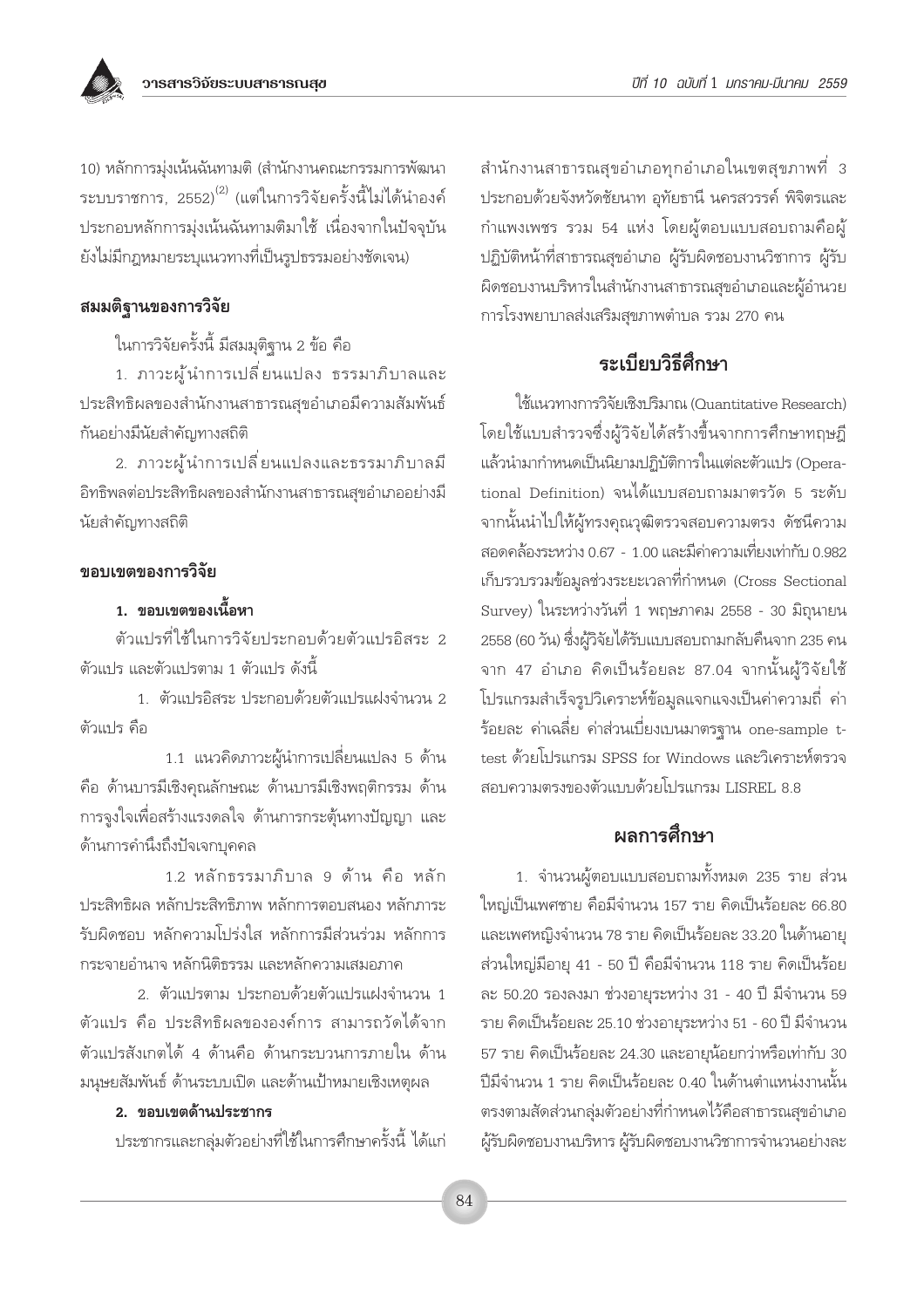47 ราย รวมคิดเป็นร้อยละ 60.00 และผู้อำนวยการโรง พยาบาลส่งเสริมสุขภาพจำนวน 94 ราย คิดเป็นร้อยละ 40.00

2. ผลการศึกษาระดับประสิทธิผล ภาวะผู้นำการ ้เปลี่ยนแปลงและธรรมาภิบาล โดยการหาค่าเฉลี่ยสูงสุดและ ้ต่ำสดของแต่ละแนวคิด แล้วแบ่งช่วงระยะห่างระหว่างค่า เฉลี่ยต่ำสุดและค่าเฉลี่ยสูงสุดออกเป็น 5 ช่วง<sup>(18)</sup> คือ ระดับมาก ที่สุด (4.50 - 5.00) ระดับมาก (3.50 - 4.49) ระดับปานกลาง (2.50 - 3.49) ระดับน้อย (1.50 - 2.49) และระดับน้อยที่สุด (1.00 - 1.49) พบว่า ประสิทธิผลขององค์การอย่ในระดับมาก ทุกด้าน และด้านที่มีค่าเฉลี่ยสูงที่สุดคือด้านเป้าหมายเชิงเหตุผล ้ส่วนด้านที่มีค่าเฉลี่ยต่ำที่สุดคือด้านระบบเปิด อย่างมีนัย ้สำคัญทางสถิติ ภาวะผู้นำการเปลี่ยนแปลง อยู่ในระดับมาก ทุกด้าน และด้านที่มีค่าเฉลี่ยสูงสุดคือด้านการจูงใจเพื่อสร้าง แรงดลใจ ส่วนค่าเฉลี่ยที่ต่ำสุดได้แก่ด้านการกระตุ้นทางปัญญา

อย่างมีนัยสำคัญทางสถิติ และธรรมาภิบาล อยู่ในระดับมาก ทุกด้าน ด้านที่มีค่าเฉลี่ยสูงสุดคือหลักนิติธรรม ส่วนด้านที่มี ้ค่าเฉลี่ยต่ำสดได้แก่หลักการตอบสนอง อย่างมีนัยสำคัญทาง สถิติ (ตารางที่ 1 - 3)

3. ผลการศึกษาค่าสัมประสิทธิ์สหสัมพันธ์ระหว่างตัวแปร แฝง เมื่อแยกพิจารณา พบว่า ภาวะผู้นำการเปลี่ยนแปลงกับ ประสิทธิผลขององค์การมีความสัมพันธ์เชิงบวกในระดับสูง มากอย่างมีนัยสำคัญทางสถิติ (0.819, p < 0.01) ธรรมาภิ บาลกับประสิทธิผลขององค์การมีความสัมพันธ์เชิงบวกใน ระดับสูงมากอย่างมีนัยสำคัญทางสถิติ (0.745, p < 0.01) และภาวะผู้นำการเปลี่ยนแปลงกับธรรมาภิบาลมีความสัมพันธ์ เชิงบวกในระดับสูงมากอย่างมีนัยสำคัญทางสถิติ (0.753, p < 0.01) (รูปที่ 2 และ ตารางที่ 4)

่ 4. ผลการศึกษาอิทธิพลของภาวะผู้นำการเปลี่ยนแปลง

|  |  |  |  | <b>ตารางที่ 1</b> คาเฉลยและส่วนเบียงเบนมาตรฐานและการแปลผลประสทุธผลของสานกงานสาธารณสขอาเภอ |
|--|--|--|--|-------------------------------------------------------------------------------------------|

|                           |      |           | เกณฑ์ที่กำหนด 3.5 |             |       |
|---------------------------|------|-----------|-------------------|-------------|-------|
| รายการ                    | M    | <b>SD</b> | t value           | p value     | แปลผล |
| 1. ค้านกระบวนการภายใน     | 4.06 | 0.52      | $16.35*$          | ${}< 0.001$ | มาก   |
| ่ 2. ด้านระบบเปิด         | 3.86 | 0.53      | $10.43*$          | < 0.001     | มาก   |
| 3. ค้านมนุษยสัมพันธ์      | 4.20 | 0.58      | $19.04*$          | < 0.001     | มาก   |
| 4. ค้านเป้าหมายเชิงเหตุผล | 4.21 | 0.55      | $19.36*$          | < 0.001     | มาก   |

 $*_{p}$  < 0.01

ี <mark>ตารางที่ 2</mark> ค่าเฉลี่ยและส่วนเบี่ยงเบนมาตรฐานและการแปลผลภาวะผู้นำการเปลี่ยนแปลงของสาธารณสุขอำเภอ

|                                  |      | เกณฑ์ที่กำหนด 3.5 |          |             |       |  |  |  |
|----------------------------------|------|-------------------|----------|-------------|-------|--|--|--|
| รายการ                           | M    | <b>SD</b>         | t value  | p value     | แปลผล |  |  |  |
| 1. ค้านบารมีเชิงคุณลักษณะ        | 4.11 | 0.58              | $16.25*$ | ${}< 0.001$ | มาก   |  |  |  |
| 2. ด้านบารมีเชิงพฤติกรรม         | 4.13 | 0.63              | $15.43*$ | ${}< 0.001$ | มาก   |  |  |  |
| 3. ค้านการจูงใจเพื่อสร้างแรงคลใจ | 4.14 | 0.61              | $16.19*$ | ${}< 0.001$ | มาก   |  |  |  |
| 4. ค้านการกระตุ้นทางปัญญา        | 4.04 | 0.63              | $13.06*$ | ${}< 0.001$ | มาก   |  |  |  |
| 5. ค้านการคำนึงถึงปัจเจกบุคคล    | 4.10 | 0.59              | $15.42*$ | ${}< 0.001$ | มาก   |  |  |  |
|                                  |      |                   |          |             |       |  |  |  |

 $*_{p}$  < 0.01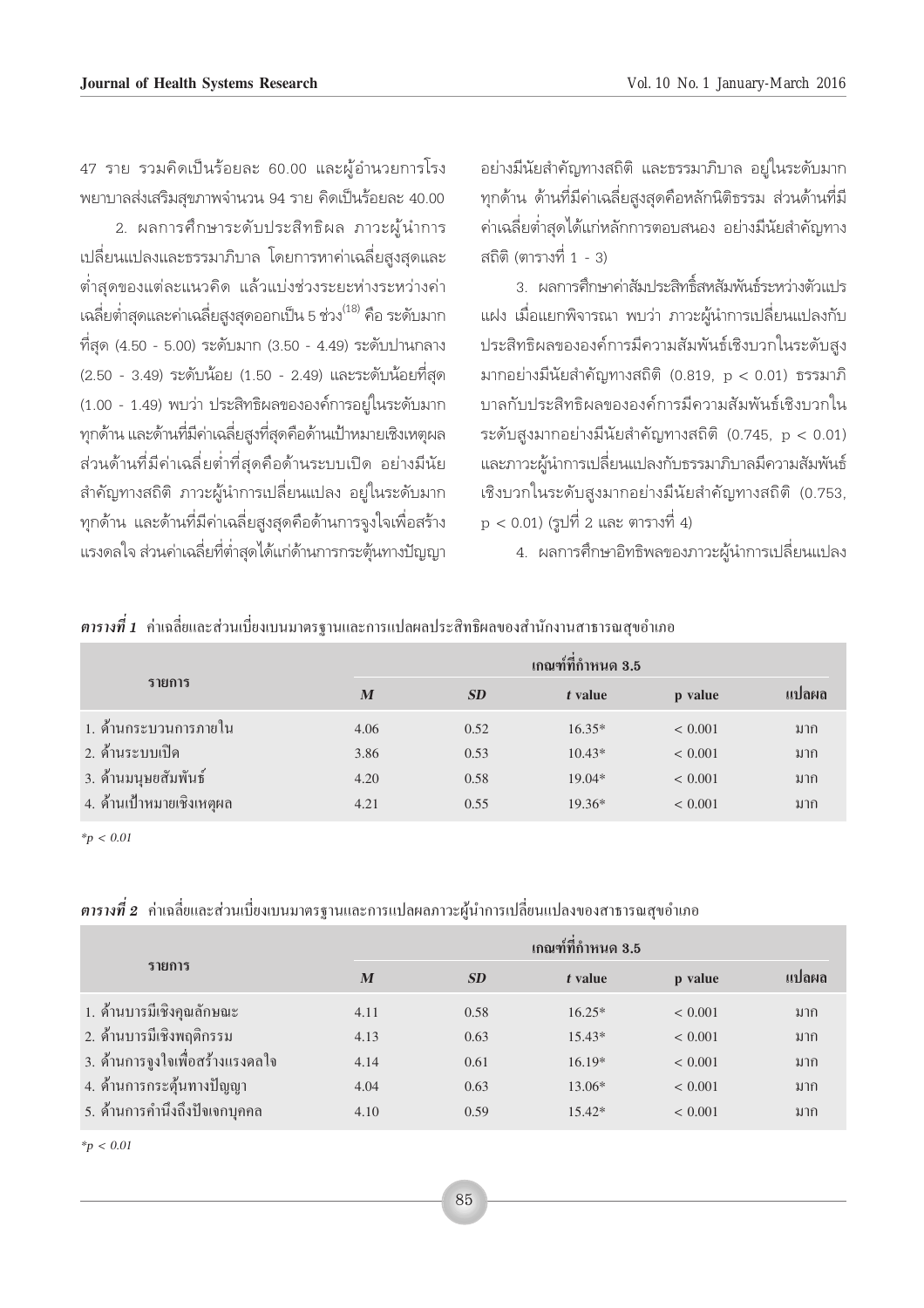

|                       | เกณฑ์ที่กำหนด 3.5 |      |          |             |       |  |  |
|-----------------------|-------------------|------|----------|-------------|-------|--|--|
| รายการ                | M                 | SD   | t value  | p value     | แปลผล |  |  |
| 1. หลักประสิทธิผล     | 4.00              | 0.73 | $10.59*$ | ${}< 0.001$ | มาก   |  |  |
| 2. หลักประสิทธิภาพ    | 3.98              | 0.69 | $10.64*$ | < 0.001     | มาก   |  |  |
| 3. หลักการตอบสนอง     | 3.72              | 0.70 | $4.75*$  | < 0.001     | มาก   |  |  |
| 4. หลักภาระรับผิดชอบ  | 3.93              | 0.63 | $10.48*$ | < 0.001     | มาก   |  |  |
| ่ 5. หลักความโปร่งใส  | 3.83              | 0.60 | $8.47*$  | ${}< 0.001$ | มาก   |  |  |
| 6. หลักการมีส่วนร่วม  | 3.98              | 0.63 | $11.67*$ | ${}< 0.001$ | มาก   |  |  |
| 7. หลักการกระจายอำนาจ | 3.92              | 0.61 | $11.51*$ | ${}< 0.001$ | มาก   |  |  |
| 8. หลักนิติธรรม       | 4.02              | 0.58 | $13.81*$ | ${}< 0.001$ | มาก   |  |  |
| 9. หลักความเสมอภาค    | 3.88              | 0.70 | $8.30*$  | ${}< 0.001$ | มาก   |  |  |

ี **ตารางที่ 3** ค่าเฉลี่ยและส่วนเบี่ยงเบนมาตรฐานและการแปลผลธรรมาภิบาลของสำนักงานสาธารณสุขอำเภอ

 $*_{p}$  < 0.01



- $\,$ รูปที่ 2 แสดงค่าสหสัมพันธ์ระหว่างประสิทธิผล ภาวะผู้นำการ เปลี่ยนแปลงและธรรมาภิบาล (EF = ประสิทธิผลขององค์การ, LEA = ภาวะผู้นำการ
	- ูเปลี่ยนแปลง. GG = ธรรมาภิบาล)

## ี **ตารางที่ 4** แสดงค่าสหสัมพันธ์ระหว่างประสิทธิผล ภาวะผู้นำการ ้เปลี่ยนแปลง และธรรมาภิบาล

|            | EF       | <b>LEA</b> | <b>GG</b> |
|------------|----------|------------|-----------|
| EF         |          |            |           |
| <b>LEA</b> | $0.819*$ |            |           |
| GG         | $0.745*$ | $0.753*$   |           |

 $N = 235$ , \*p < 0.01

(EF = ประสิทธิผลขององค์การ, LEA = ภาวะผู้นำการเปลี่ยนแปลง,  $GG = \frac{\pi}{3} \frac{3}{2} \frac{1}{2} \frac{1}{2} \frac{1}{2} \frac{1}{2} \frac{1}{2} \frac{1}{2} \frac{1}{2} \frac{1}{2} \frac{1}{2} \frac{1}{2} \frac{1}{2} \frac{1}{2} \frac{1}{2} \frac{1}{2} \frac{1}{2} \frac{1}{2} \frac{1}{2} \frac{1}{2} \frac{1}{2} \frac{1}{2} \frac{1}{2} \frac{1}{2} \frac{1}{2} \frac{1}{2} \frac{1}{2} \frac{1}{2} \frac{1}{2} \frac{1}{2} \frac{1}{2}$ 

และธรรมาภิบาลที่มีผลต่อประสิทธิผลของสำนักงาน สาธารณสุขอำเภอ พบว่า สัดส่วนของความแปรปรวนถูก อธิบายและทำนายโดยสมการโครงสร้าง (Structural Equation) มีค่าเท่ากับ 0.709 ซึ่งหมายความว่า ร้อยละ 70.90 ของค่า ความแปรปรวนในแนวคิดประสิทธิผลขององค์การถูกอธิบาย และทำนายโดยภาวะผู้นำการเปลี่ยนแปลงและธรรมาภิบาลซึ่ง ถือว่าอยู่ในระดับสูงมาก (รูปที่ 3 และ ตารางที่ 5)

้สรุปตัวแบบสมการ มีความเหมาะสมและมีความ ้สอดคล้องกับข้อมูลที่จัดเก็บได้ ภายใต้บริบทของสำนักงาน สาธารณสุขอำเภอในเขตสุขภาพที่ 3 อยู่ในระดับดีมากและ ้อย่างสมเหตุสมผล รวมทั้งข้อมูลที่จัดเก็บได้ก็มีความเหมาะสม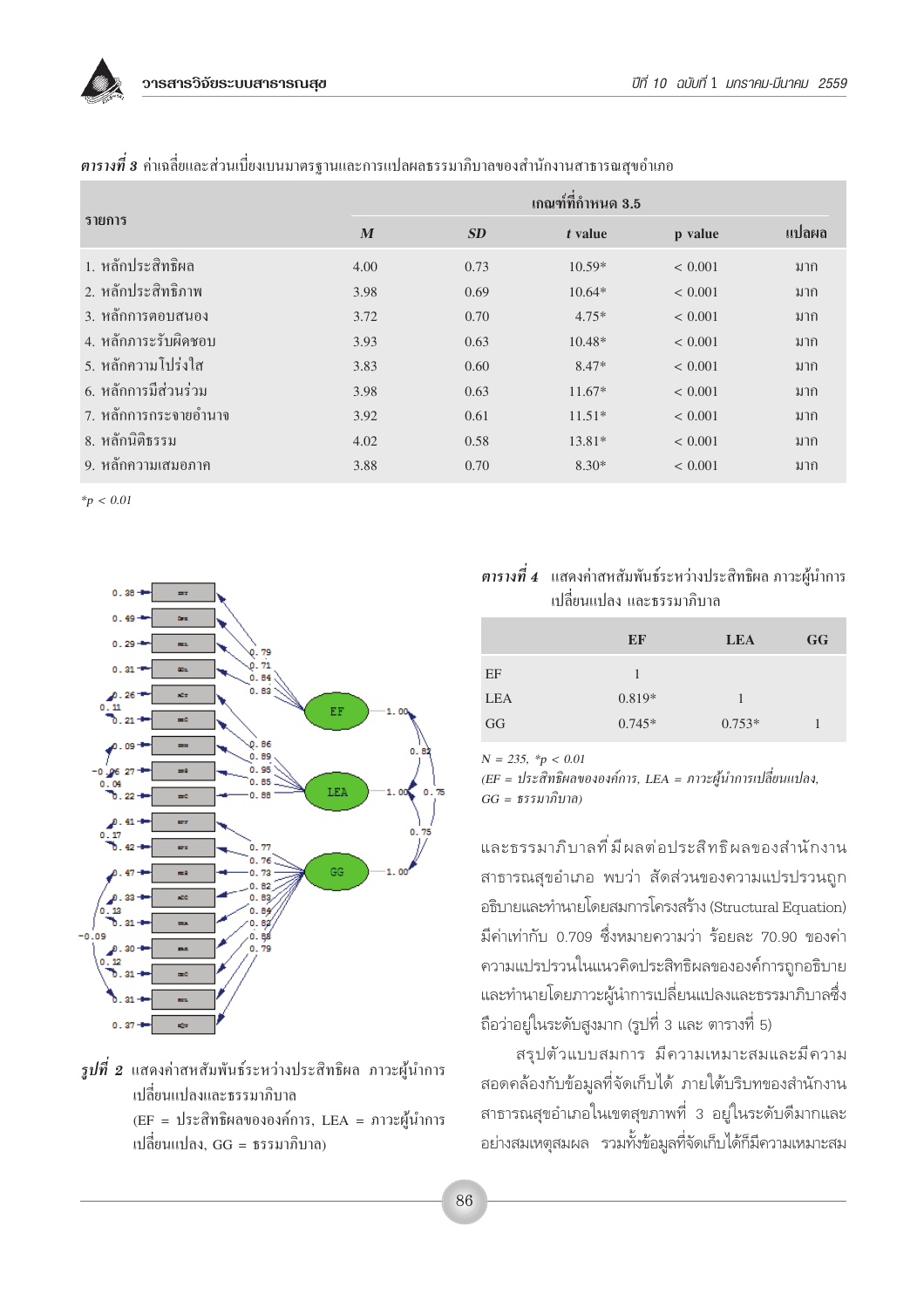

 $\,$ รปที่ 3 แสดงค่าสัมประสิทธิ์เส้นทางของตัวแบบสมการระหว่าง ตัวแปร (EF = ประสิทธิผลขององค์การ, LEA = ภาวะ ผ้นำการเปลี่ยนแปลง, GG = ธรรมาภิบาล)

| ี <mark>ตารางที่ 5</mark> แสดงค่าสัมประสิทธิ์เส้นทางของตัวแบบสมการ |
|--------------------------------------------------------------------|
| โครงสร้างระหว่างภาวะผู้นำการเปลี่ยนแปลงธรรมา-                      |
| ภิบาลและประสิทธิผลขององค์การ                                       |

| <b>Predicted Variable</b> | $KSI \rightarrow ETA$ | $\gamma$ | $\mathbb{R}^2$ |
|---------------------------|-----------------------|----------|----------------|
| FF                        | $LEA \rightarrow EF$  | $0.594*$ | 0.709          |
|                           | $GG \rightarrow EF$   | $0.298*$ |                |

 $N = 235, *p < 0.01$ 

และมีความสอดคล้องกัน (ตารางที่ 6)

## วิลารณ์

1. ระดับประสิทธิผลองค์การของสำนักงานสาธารณสุข ้อำเภอสูงทั้ง 4 ด้าน อาจเนื่องมาจากบริบทการทำงานของ ีสาธารณสขอำเภอที่ต้องทำงานเพื่อควบคมและสนับสนนทาง วิชาการให้กับหน่วยบริการในระดับตำบลนั้น มีเป้าหมายและ ้ตัวชี้วัดความสำเร็จกำกับโดยชัดเจน จึงต้องม่งเน้นผลสำเร็จ ของงานให้ทันเวลาและตามงบประมาณที่มีอยู่อย่างจำกัด อีก ้ทั้งมีระบบเร่งรัด นิเทศติดตามงานจากจังหวัดและเขตสขภาพ ทำให้ประสิทธิผลด้านเป้าหมายเชิงเหตุผลมีระดับสูงสุด และ ด้วยเหตุดังกล่าวจึงไม่อาจสร้างสรรค์แนวทางการทำงานใหม่ๆ หรือปรับปรุงเปลี่ยนแปลงแนวทางแก้ไขปัญหาที่สร้างสรรค์ได้ ต้องเลือกวิธีการตัดสินใจมากกว่าการกระจายอำนาจให้ <u>บุคลากรมีโอกาสเสนอแนวคิดใหม่ในการทำงานเพื่อเพิ่ม</u> ประสิทธิผล ประสิทธิผลด้านระบบเปิดจึงมีระดับต่ำสุด ้อย่างไรก็ตามประสิทธิผลขององค์การในภาพรวมจะอยู่ใน ระดับมากหรือน้อยยังขึ้นอยู่กับหลายปัจจัย ตามแนวทาง การศึกษาเพื่อประเมินประสิทธิผลองค์การของ Quinn & Rohrbaugh อ้างถึงในพงษ์เทพ จันทสวรรณ<sup>(15)</sup> ว่าแนวทางการ ้ศึกษาด้านประสิทธิผลขององค์การ ควรยึดถือแนวคิดเชิง ้บูรณาการโดยมีฐานคติเบื้องต้นที่ว่า ประสิทธิผลมิใช่แนวคิด

## $\,$ ตารางที่  $\,$ 6 แสดงการเปรียบเทียบค่าดัชนีความสอดคล้องของสมการโครงสร้าง

| <b>Fit Indices</b>        | Good Fit*                                      | <b>Acceptable Fit</b>         | Model             |
|---------------------------|------------------------------------------------|-------------------------------|-------------------|
| $\chi^2(p \text{ value})$ | $0.00 < p \leq 1.00$                           | $0.00 < p \leq 0.50$          | 287.080(0.00)     |
| df                        |                                                |                               | 125               |
| $\chi^2$ / df             | $0 \leq \chi^2$ / df $\leq 2$                  | $0 \leq \chi^2$ / df $\leq 5$ | 2.2966            |
| <b>RMSEA</b>              | $0 \leq RMSEA \leq 0.08$                       | $0.05 \leq RMSEA \leq 0.08$   | 0.0766            |
| 90% CI on RMSEA           | (Close to RMSEA, left boundary of $CI = .00$ ) | (Close to RMSEA)              | $0.0654 - 0.0879$ |
| <b>CFI</b>                | $0.95 \leq CFI \leq 1.00$                      | $0.95 \leq CFI \leq 0.97$     | 0.987             |
| NNFI (TLI)                | $0.95 \leq NNFI \leq 1.00$                     | $0.95 \leq NNFI \leq 0.97$    | 0.984             |
| <b>SRMR</b>               | $0 \leq$ SRMR $\leq$ 0.08                      | $0.04 \leq$ SRMR $\leq 0.10$  | 0.0459            |
|                           |                                                |                               |                   |

 $\hat{\vec{n}}$ 31) : Schumacker & Lomax, 2004<sup>(19)</sup>, Hair et al. (2006)<sup>\*</sup><sup>(20)</sup>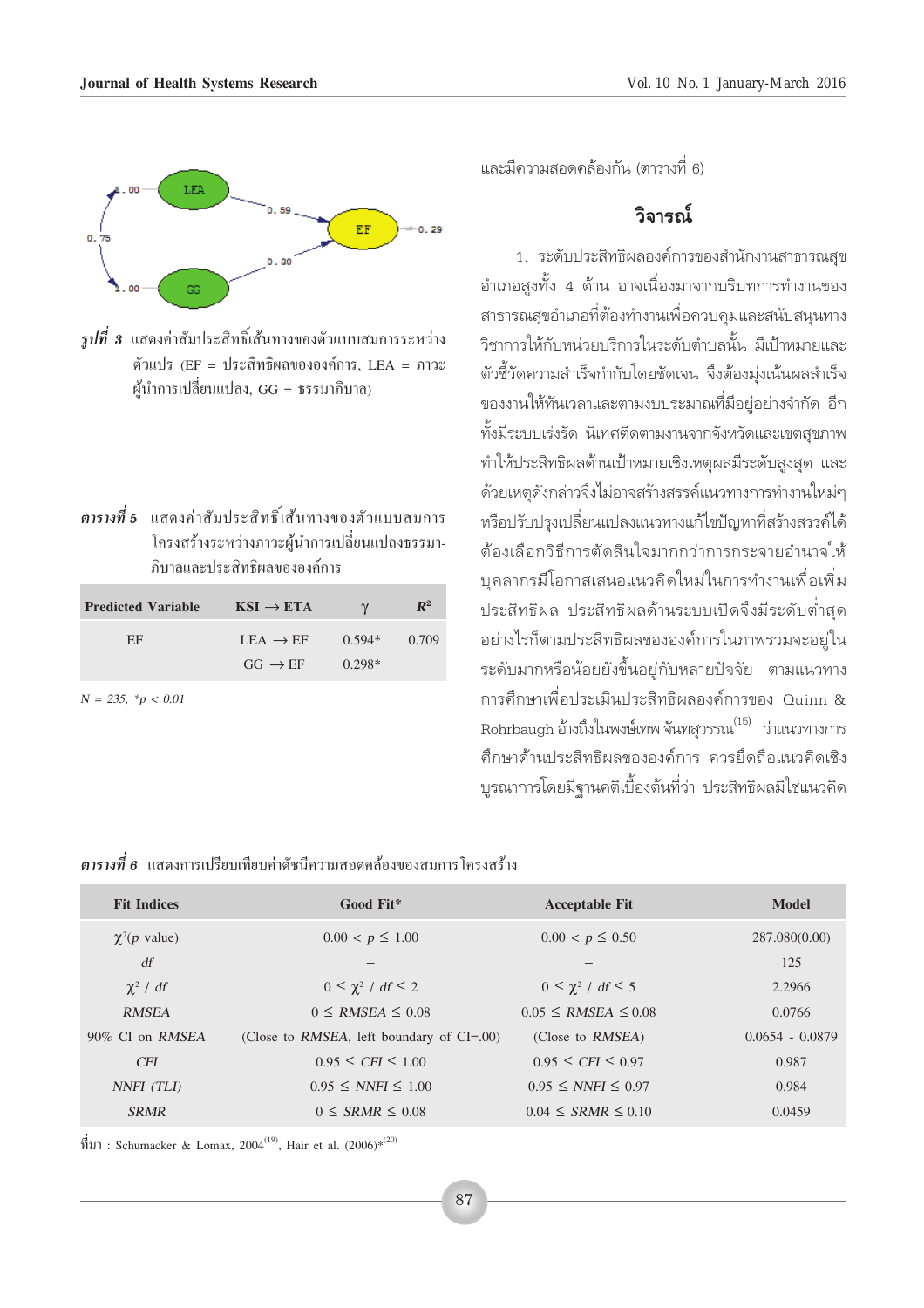แต่เป็นสิ่งที่ประกอบสร้างขึ้นมาตามค่านิยม

การที่ภาวะผู้นำการเปลี่ยนแปลงของสาธารณสุขอำเภอ สูงทุกด้าน ชี้ให้เห็นว่า สาธารณสุขอำเภอได้ใช้ภาวะผู้นำการ เปลี่ยนแปลง ซึ่งเป็นกระบวนการที่จะทำให้ผู้ตามเกิดการ ้<br>เปลี่ยนแปลงความพยายามในการปฏิบัติงานให้สูงขึ้นจาก ้ความคาดหวัง โดยเฉพาะอย่างยิ่ง ใช้ภาวะผู้นำด้านการจูงใจ เพื่อสร้างแรงดลใจสูงกว่าด้านอื่นๆ เพื่อเพิ่มระดับความ กระตือรือร้นและการเอาใจใส่ในการทำงานเพื่อให้เกิดความ ตระหนักในเป้าหมายร่วมกัน สอดคล้องกับแนวคิดของ ิบาสส์และอโวลิโอ (Bass & Avolio)<sup>(21)</sup> ที่กล่าวว่า การดลใจ (Inspiration) เป็นวิธีการที่ผู้นำอธิบายเป้าหมายในอนาคต ขององค์การ ซึ่งผู้ปฏิบัติงานมีส่วนร่วมรับทราบถึงภารกิจที่จะ ปฏิบัติให้สำเร็จได้ ผู้นำจะสร้างแรงบันดาลใจให้ผู้ตาม หรือผู้ ปฏิบัติงานได้ใช้ความพยายามเพิ่มขึ้น เพื่อให้งานสำเร็จ ีสอดคล้องกับขวัญชัย พูลเจริญ<sup>(22)</sup> ที่พบว่า ภาวะผู้นำการ เปลี่ยนแปลงของผู้บริหารโรงเรียนบ้านโพธิ์ สำนักงานเขต ์พื้นที่การศึกษาฉะเชิงเทรา เขต 1 ด้านการดลใจอยู่ในระดับมาก แต่ก็ยังไม่สามารถใช้ภาวะผู้นำด้านการกระตุ้นทางปัญญา กระตุ้นให้ผู้ตามใช้ปัญญาในการแก้ไขปัญหาได้อย่างเต็มที่ เพราะกระบวนการทำงานยังคงยึดติดกับผลลัพธ์ของงานตาม ตัวชี้วัดที่ถกเร่งรัด หากได้ใช้ภาวะผ้นำด้านนี้มากขึ้น จะส่งผล ้ต่อคุณภาพหรือผลสัมฤทธิ์ของงานในเชิงบวก สอดคล้องกับ แนวคิดของบาสส์และอโวลิโอ (Bass & Avolio)<sup>(16)</sup> ที่กล่าวว่า ในการกระตุ้นเชาวน์ปัญญา (Intellectual Stimulation) ผู้นำจะเป็นผู้กระตุ้นให้ผู้ตามใช้สติปัญญาในการแก้ปัญหา กระตุ้นให้เกิดระบบความคิดการเรียนรู้วิธีการแก้ปัญหาอย่าง สร้างสรรค์

สาธารณสุขอำเภอได้ใช้ธรรมาภิบาลในการบริหารจัดการ ทกด้าน อย่างไรก็ตาม เนื่องจากสำนักงานสาธารณสขอำเภอ เป็นหน่วยงานบังคับบัญชาในระดับอำเภอ เป็นหน่วยกำกับ เพื่อให้บริการสาธารณสุขแบบผสมผสานมีคุณภาพและ ประสิทธิภาพ ทั้งยังมีบทบาทในการจัดทำแผนยทธศาสตร์ การติดตามประเมินผล รวมถึงการบริหารจัดการงบประมาณ จึงส่งผลให้สาธารณสุขอำเภอมีระดับธรรมาภิบาลในหลัก

นิติธรรม สูงสุด เพราะต้องใช้อำนาจของกฎหมาย กฎระเบียบ ข้อบังคับในการปฏิบัติงานอย่างเคร่งครัด ด้วยความเป็นธรรม และไม่เลือกปภิบัติ ซึ่งก็เป็นปัจจัยที่อาจส่งผลตรงกันข้าม กับ การตอบสนองตามความคาดหวัง หรือความต้องการของ ประชาชนผู้รับบริการและเจ้าหน้าที่ ตลอดจนผู้มีส่วนเกี่ยว ข้องอื่นๆ จึงส่งผลให้ธรรมาภิบาลด้านหลักการตอบสนองอยู่ ในระดับต่ำสุด สอดคล้องกับฑิฆัมพร ชลีลัง<sup>(23)</sup> ที่ได้ศึกษาตัว แบบการวัดผลสัมฤทธิ์ในการทำงานของเทศบาล โดยศึกษา เปรียบเทียบระหว่างเทศบาล 3 ขนาด และพบว่า ตัวแปรที่ส่ง ผลสัมฤทธิ์ในการทำงานของเทศบาลอยู่ในระดับสูงและค่อน ข้างสูงมีทั้งหมด 7 ตัวแปร ประกอบด้วยภาวะผู้นำของผู้ บริหารระดับสูง การวางแผนเชิงกลยุทธ์ การให้ความสำคัญ กับประชาชนในท้องถิ่น การจัดการระบบสารสนเทศ การสร้าง ้ความพึงพอใจให้แก่เจ้าหน้าที่และลูกจ้าง กระบวนการจัดการ และผลงานของเทศบาล

2. ความสัมพันธ์ระหว่าง ภาวะผู้นำการเปลี่ยนแปลง ธรรมาภิบาล และประสิทธิผลของสำนักงานสาธารณสขอำเภอ สามารถอธิบายความสัมพันธ์รายคู่ได้ ดังนี้

2.1 ความสัมพันธ์ระหว่างภาวะผู้นำการเปลี่ยนแปลง กับประสิทธิผลขององค์การ อธิบายได้ว่า สาธารณสุขอำเภอมี ้คุณลักษณะของการเป็นผู้นำการเปลี่ยนแปลง สามารถปฏิบัติ ิตนต่อผู้ร่วมงานตามคุณลักษณะที่มี ได้อย่างเหมาะสมกับ แต่ละบุคคล แต่ละสถานการณ์ และปฏิบัติได้เต็มตามศักยภาพ แล้วทำให้ประสิทธิผลขององค์การบรรลุเป้าหมายตาม วัตถุประสงค์ สอดคล้องกับวาโร เพ็งสวัสดิ์ $^{2(24)}$  ที่ได้ทำการศึกษา เพื่อพัฒนารูปแบบความสัมพันธ์โครงสร้างเชิงเส้นตรง และ อธิบายความสัมพันธ์ระหว่างประสิทธิผลภาวะผู้นำของผู้ บริหารกับประสิทธิผลของโรงเรียน กลมกลืนกับข้อมูลเชิง ประจักษ์ เมื่อพิจารณาค่าอิทธิพลในภาพรวมที่ส่งผลต่อ ประสิทธิผลของโรงเรียนสูงสุด ที่ระดับ 0.77 โดยเป็นอิทธิพล ทางตรงเท่ากับ 0.50 และมีอิทธิพลทางอ้อมเท่ากับ 0.27

2.2. ความสัมพันธ์ระหว่างธรรมาภิบาลกับประสิทธิผล ขององค์การ สามารถอธิบายได้ว่าธรรมาภิบาลเป็นหลักปฏิบัติที่ ดีของบ้านเมืองและสังคม ภายใต้การปฏิบัติและวัตถประสงค์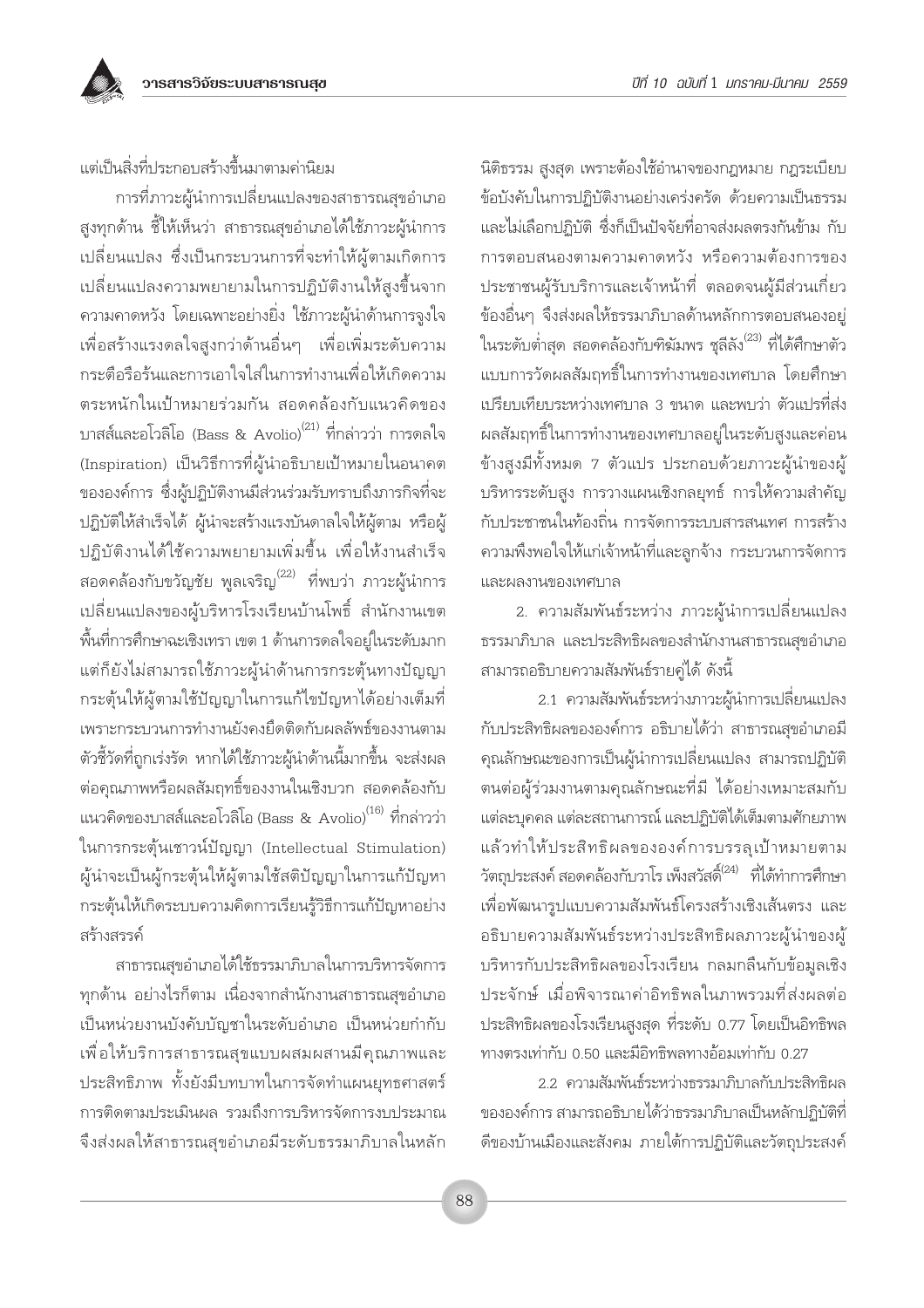กำลังใจในการทำงาน มีความรักใคร่และปรองดองกันในหมู่คณะ โดยมีโครงสร้างการบริหารจัดการภาครัฐที่กำหนดกฎระเบียบ และวิธีการดำเนินงานให้ยึดถือร่วมกัน

เมื่อศึกษาในบริบทของสำนักงานสาธารณสุขอำเภอ จะเห็น ได้ว่าสำนักงานสาธารณสุขอำเภอเป็นหน่วยงานที่มีโครงสร้าง ้องค์การที่ชัดเจนเป็นรูปแบบ มีการกำหนดขั้นตอนในการ ปฏิบัติงานไว้ สามารถตรวจสอบได้ สาธารณสุขอำเภอมีภาวะ ้ผู้นำการเปลี่ยนแปลง ทำให้เพื่อนร่วมงานมีความสามัคคี มี ขวัญและกำลังใจในการทำงาน มีความรัสึกผกพันกับองค์การ ้มีการแลกเปลี่ยนเรียนรู้ระหว่างเพื่อนร่วมงาน สอดคล้องกับ สมนึก ไวงาน<sup>(11)</sup> ที่ได้ศึกษาแบบภาวะผู้นำกับการบริหารงาน ตามหลักธรรมาภิบาลของหัวหน้าสถานีอนามัยในจังหวัด ้นครราชสีมา พบว่า ภาวะผู้นำมีความสัมพันธ์กับการบริหาร งานตามหลักธรรมาภิบาลของหัวหน้าสถานีอนามัยในจังหวัด นครราชสีมา อย่างมีนัยสำคัญทางสถิติที่ระดับ 0.05 และ สอดคล้องกับกุลนันท์ เลี้ยงสุขสันต์<sup>(27)</sup> ที่ได้ศึกษาเรื่องปัจจัย ้ส่วนบุคคล ภาวะผู้นำ ทัศนคติต่อธรรมาภิบาลที่ส่งผลต่อ ธรรมาภิบาลของผู้ประกอบการวิสาหกิจขนาดกลางและขนาด ย่อม พบว่า ภาวะผู้นำมีความสัมพันธ์ทางบวกกับธรรมาภิบาล ของผู้ประกอบการวิสาหกิจขนาดกลางและขนาดย่อม (r = 0.295) อย่างมีนัยสำคัญทางสถิติที่ระดับ 0.01 แสดงว่า บุคคลที่มีภาวะผู้นำสูงจะมีธรรมาภิบาลสูง

3. ภาวะผู้นำการเปลี่ยนแปลง ธรรมาภิบาล สามารถ อธิบายและทำนายประสิทธิผลของสำนักงานสาธารณสุขอำเภอ ซึ่งผลการศึกษาเป็นไปตามสมมุติฐาน อธิบายได้ว่า สำนักงาน สาธารณสุขอำเภอเป็นหน่วยงานสำคัญ ที่เน้นบทบาทการ บริหารจัดการ ควบคุมกำกับดูแลและสนับสนุนการปฏิบัติงาน ของโรงพยาบาลส่งเสริมสุขภาพตำบล อีกทั้งทำหน้าที่รับ นโยบายจากกระทรวง ผ่านทางสำนักงานสาธารณสขจังหวัด นำมาแก้ไขปัญหาสุขภาพให้กับประชาชนในพื้นที่รับผิดชอบ ให้บรรลุผลตามตัวชี้วัดยุทธศาสตร์ต่างๆ ส่งผลให้โรง ้พยาบาลส่งเสริมสุขภาพตำบลในความรับผิดชอบ ต้องเร่งรัด การปฏิบัติงานให้สำเร็จตามภารกิจและนโยบายที่ได้รับมอบ หมาย ผลการศึกษาสะท้อนให้เห็นว่า สาธารณสุขอำเภอเป็น

ร่วมกัน โดยเน้นองค์ประกอบที่จะทำให้เกิดการจัดการอย่างมี ประสิทธิผล การอยู่ร่วมกันอย่างมีความสุข การดำเนินงานที่ เชื่อมโยงของภาครัฐ ท้องถิ่นและประชาชน การมีส่วนร่วม ้ความโปร่งใสตรวจสอบได้ ความรับผิดชอบ เมื่อนำธรรมาภิ บาลอันเป็นหลักปฏิบัติที่ดีมาใช้ อย่างเข้มข้น และสม่ำเสมอ จะทำให้การทำงานของสำนักงานสาธารณสุขอำเภอมีคุณภาพสูง และการให้ความสำคัญแก่บุคลากรสนับสนุนให้เกิดความเป็น อิสระในการบริหารงานแต่ละระดับมากขึ้น จะช่วยให้การ ู ปฏิบัติงานบรรลผลได้ตามเป้าหมายมากขึ้น สอดคล้องกับรำพัน แสงมาลัย<sup>(25)</sup> ที่ศึกษาเรื่องการพัฒนากระบวนการบริหารงาน สาธารณสข ตามหลักธรรมาภิบาลภายใต้โครงการหลักประกัน สุขภาพถ้วนหน้า อำเภอจังหาร จังหวัดร้อยเอ็ด ผลการศึกษา พบว่า การพัฒนากระบวนการบริหารงานสาธารณสุขตามหลัก ิธรรมาภิบาล ส่งผลให้เกิดการเปลี่ยนแปลงพฤติกรรมการ ้ บริหารงานสาธารณสุขตามหลักธรรมาภิบาลของบุคลากรเพิ่มขึ้น ทำให้เกิดประโยชน์ต่อองค์การและการบริการด้านสุขภาพที่ได้ มาตรฐาน ประชาชนสามารถเข้าถึงบริการได้อย่างมีประสิทธิภาพ และมีความพึงพอใจในบริการของหน่วยงานภาครัฐ ส่วนสิรินทร์ พันธ์เกษม<sup>(26) </sup>ได้ศึกษาเรื่องสำนักงานตรวจเงินแผ่นดินกับการ สร้างธรรมาภิบาลในองค์การบริหารส่วนตำบล ผลการวิจัยพบว่า ปัจจัยที่มีผลต่อธรรมาภิบาลในองค์การบริหารส่วนตำบลคือ ้บทบาทของสำนักงานตรวจเงินแผ่นดิน ความสามารถในการ บริหารงานขององค์การบริหารส่วนตำบลและการตรวจสอบ ของประชาชน การส่งเสริมธรรมาภิบาลในองค์การบริหารส่วน ตำบลสามารถกระทำได้โดยผ่านปัจจัยทั้ง 3 ดังกล่าว

2.3 ความสัมพันธ์ระหว่างภาวะผู้นำการเปลี่ยน-แปลงกับธรรมาภิบาล อธิบายได้ว่า ภาวะผู้นำการเปลี่ยน-แปลงมีอิทธิพลโน้มน้าวบุคคลอื่นหรือกลุ่มบุคคลอื่น ซึ่งจะ ทำให้ผู้ตามทำงานเพื่อประโยชน์ส่วนรวม มีคุณธรรมและ จริยธรรม ทั้งยังมีความกระตือรือร้นและความเอาใจใส่ในการ ทำงาน โน้มน้าวให้แก้ปัญหาด้วยวิธีการที่สร้างสรรค์หรือวิธี การแบบใหม่ๆ ที่แตกต่างไปจากเดิม เป็นที่ปรึกษาและมอบ หมายหน้าที่ให้ไปปฏิบัติ คอยสนับสนุนผู้ตามทั้งในด้าน อารมณ์และด้านสังคมอย่างเหมาะสม เจ้าหน้าที่มีขวัณและ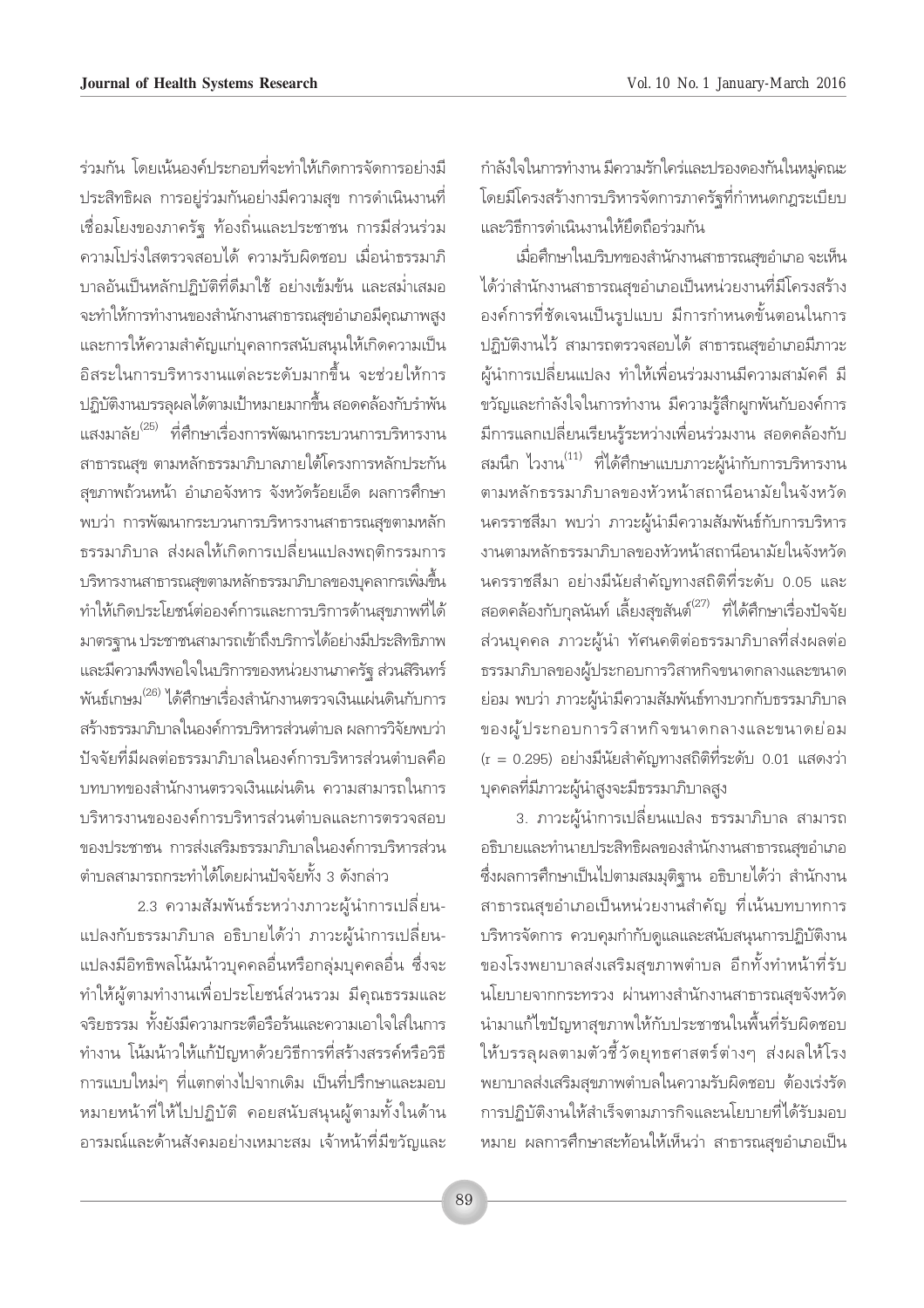

ผู้นำที่ประพฤติปฏิบัติตนให้เป็นแบบอย่างที่ดีให้ผู้ใต้บังคับ บัญชาประพฤติปฏิบัติตาม ในการวางแผนการบริหารจัดการ ทรัพยากร คน เงิน สิ่งของและการปฏิบัติตามแผนงาน กฎ ระเบียบทางราชการ มีกระบวนการวิเคราะห์ประเมินผลงาน การจัดการข้อร้องเรียน ความยุติธรรมในการพิจารณาความดี ้ความชอบ การกำหนดโทษ เหล่านี้ก่อให้เกิดประสิทธิผลของ การทำงานในองค์การ สอดคล้องกับงานวิจัยของพงษ์เทพ จันท สุวรรณ<sup>(15)</sup> ที่ได้ทำการวิจัยเรื่อง ภาวะผู้นำ วัฒนธรรมองค์การ กับประสิทธิผลองค์การของโรงเรียนในสังกัดกรุงเทพมหานคร: ตัวแบบสมการโครงสร้าง พบว่า แนวคิดผู้นำแนวใหม่ แนวคิดวัฒนธรรมองค์การใหม่ และแนวคิดประสิทธิผล องค์การใหม่มีความสัมพันธ์เชิงบวกต่อกันอย่างมีนัยสำคัญ ทางสถิติ และพบว่าแนวคิดภาวะผู้นำใหม่จะมีอิทธิพลเชิงบวก ต่อแนวคิดประสิทธิผลองค์การใหม่อย่างมีนัยสำคัญทางสถิติ โดยร้อยละ 82.30 ของค่าความแปรปรวนในแนวคิด ประสิทธิผลองค์การใหม่สามารถอธิบายและทำนายด้วย แนวคิดภาวะผ้นำ และสอดคล้องกับรำพัน แสงมาลัย $^{(25)}$  ที่ได้ ์ศึกษาเรื่อง การพัฒนากระบวนการบริหารงานสาธารณสุขตาม หลักธรรมาภิบาลภายใต้โครงการหลักประกันสุขภาพถ้วนหน้า อำเภอจังหาร จังหวัดร้อยเอ็ด และพบว่า การพัฒนา กระบวนการบริหารงานสาธารณสขตามหลักธรรมาภิบาล ส่ง ผลให้เกิดการเปลี่ยนแปลงพฤติกรรมการบริหารงาน สาธารณสุขของบุคลากรเพิ่มขึ้น ทำให้เกิดประโยชน์ต่อ ้องค์การและการบริการด้านสุขภาพที่ได้มาตรจาน ประชาชน สามารถเข้าถึงบริการได้อย่างมีประสิทธิภาพและมีความพึง พอใจในบริการ

## ข้อยุติ

้ผลการศึกษาเรื่อง "ภาวะผู้นำการเปลี่ยนแปลงและธรรมา-้ภิบาลที่ส่งผลต่อประสิทธิผลของสำนักงานสาธารณสุขอำเภอ : กรณีศึกษาเขตสุขภาพที่ 3" สามารถอธิบายระดับประสิทธิผล ขององค์การ ภาวะผู้นำการเปลี่ยนแปลง และธรรมาภิบาลที่ส่ง ผลต่อประสิทธิผลของสำนักงานสาธารณสุขอำเภอ ลักษณะ ้ความสัมพันธ์ระหว่างตัวแปร และความสามารถในการอธิบาย ทำนายประสิทธิผลขององค์การได้ตามวัตถุประสงค์ของการ ์ศึกษา และสามารถนำผลการศึกษาครั้งนี้ ไปเป็นแนวทางใน การส่งเสริมและกำหนดนโยบายการพัฒนาสาธารณสขอำเภอ ให้มีการใช้บทบาทภาวะผู้นำการเปลี่ยนแปลง โดยเฉพาะอย่าง ยิ่งด้านการกระต้นทางปัญญา และธรรมาภิบาล ด้านหลักการ ตอบสนอง ในการบริหารงานเพื่อให้เกิดการบริหารงานที่ก่อให้ เกิดประสิทธิผลต่อองค์การ ตลอดจนการกำหนดแนวทางเชิง นโยบาย ให้มีการประเมินภาวะผู้นำการเปลี่ยนแปลงและ ธรรมาภิบาล ในการคัดสรรผู้จะมาทำหน้าที่ในสำนักงาน สาธารณสุขอำเภออย่างเป็นรูปธรรม

## กิตติกรรมประกาศ

ผู้วิจัยขอขอบคุณสาธารณสุขอำเภอและเจ้าหน้าที่ สาธารณสุขทุกอำเภอในเขตสุขภาพที่ 3 ทุกท่านที่ให้ความ ้อนุเคราะห์ในการเก็บข้อมูลการวิจัยครั้งนี้ ขอขอบคุณ ดร.ธานี โชติกคาม และผู้ทรงคุณวุฒิทุกท่านที่ให้คำแนะนำตลอดระยะ เวลาการทำวิจัย และส่งผลให้งานวิจัยนี้บรรลจดม่งหมายที่ตั้งไว้

#### เอกสารอ้างอิง

- 1. Civil Service Training Institute. Office of the Civil Service Commission. Manual on Good Governance. 1st ed. Bangkok: P.A.Living; 2001. 71 p. (in Thai)
- 2. Office of the Public Sector Development Commission. Manual on Prioritizing Public Organization Regulation with Good Governance. 1st ed. Bangkok: Premier Pro; 2009. 156 p. (in Thai)
- 3. House RJ, Aditya RN. The social scientific study of leadership: Quo vadis?. Journal of Management 1996;23:409-73.
- 4. Bass BM. Leadership and performance beyond expectations. New York: Free Press; 1985. 256 p.
- 5. Robbins SP. Organization theory: Structure designs and application. 3rd ed. Upper Saddle River, NJ: Pearson-Prentice Hall; 2005. 560 p.
- 6. Rattanadilok Na Bhuket P. Organization and management. 1st ed. Bangkok: Think Beyond Books; 2010. 204 p. (in Thai)
- 7. World Bank. Sub-Saharan Africa: From Crisis to Sustainable Growth. Washington DC: The World Bank; 1989.
- 8. Pongsapich A. The Constitution with Civil Society and Civil Society Organizations. Seminar Note for Environmental Issues in the Constitution: from Concept to Practice. Bangkok: Department of